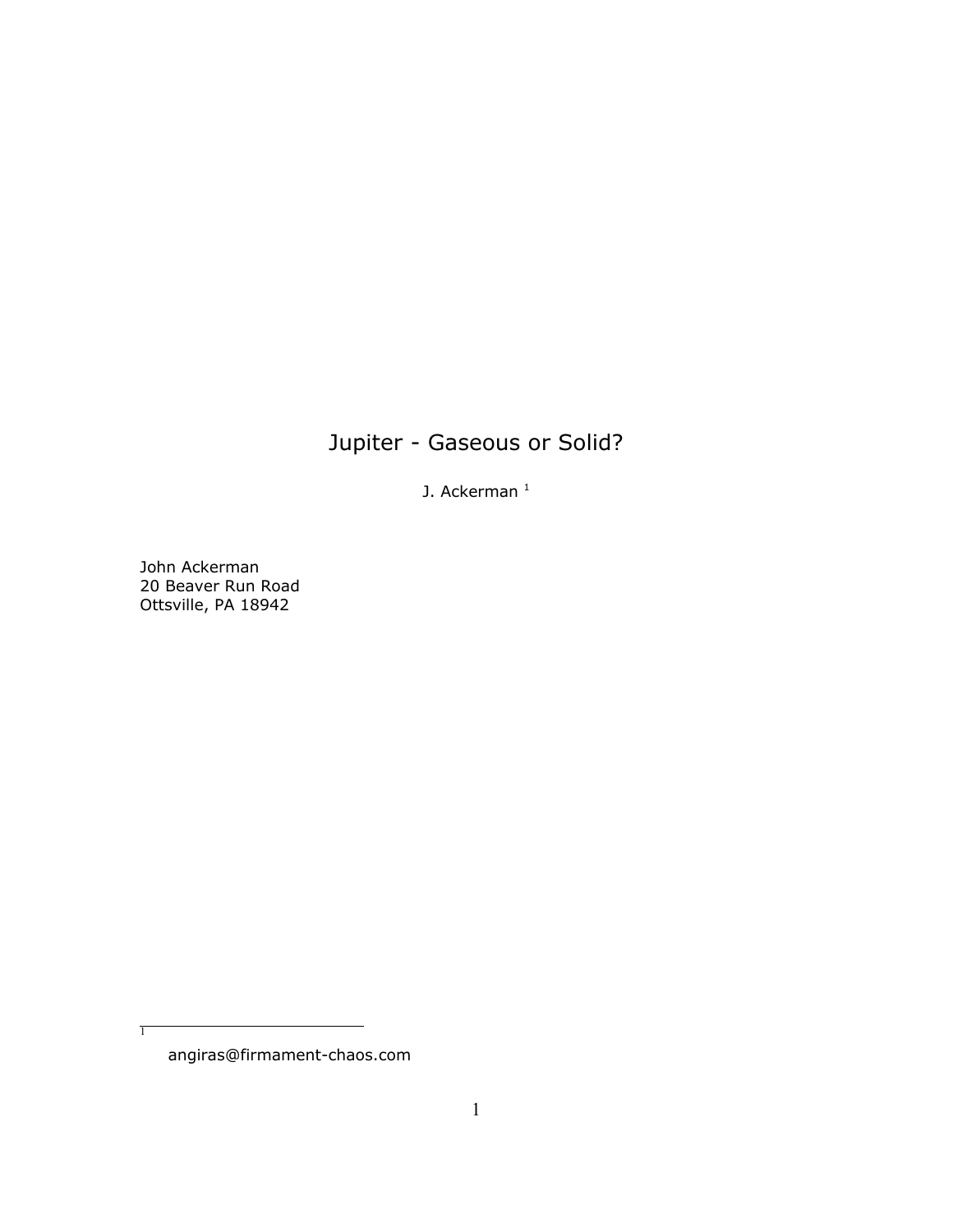# **Abstract**

Jupiter and Saturn are assumed to be 'gas giants' because of their low average densities, but this model is fraught with problems - the perminance of the Great Red Spot, the multiple zonal wind bands and their asymmetery relative to the equator, its temperature excess, not to mention the magnitude of the delayed 'main events' resulting from the larger Shoemaker-Levy 9 comet fragments. I propose a very simple solution to all of these in adequately explained mysteries - that all four giant planets comprise primarily methane gas hydrates - the natural form of water in the presence of abundant methane at high pressures and low temperatures. The vast amount of hydrogen in the giant planets is that which combined with heavier elements, primarily oxygen (H<sub>2</sub>O), carbon (CH<sub>4</sub>) and nitrogen (NH<sub>3</sub>). Only this hydrogen remained in the solar nebula long enough to be accreted. The gas hydrate (clathrate) structure encapsulates all the heavy elements originally in the solar system. The giant planets accreted from ices over hundreds of millions of years, and are therefore very cold. Their frozen nature is obscured by the effects of relatively recent high-energy impacts. Hot gases still being released by slowly diminishing nuclear conflagrations in the impact craters produce their spots, rings, and multiple wind bands, which distribute the heat throughout their atmospheres. The ubiquitous water in the satellites and rings of the giant planets, point directly to their gas hydrate makeup.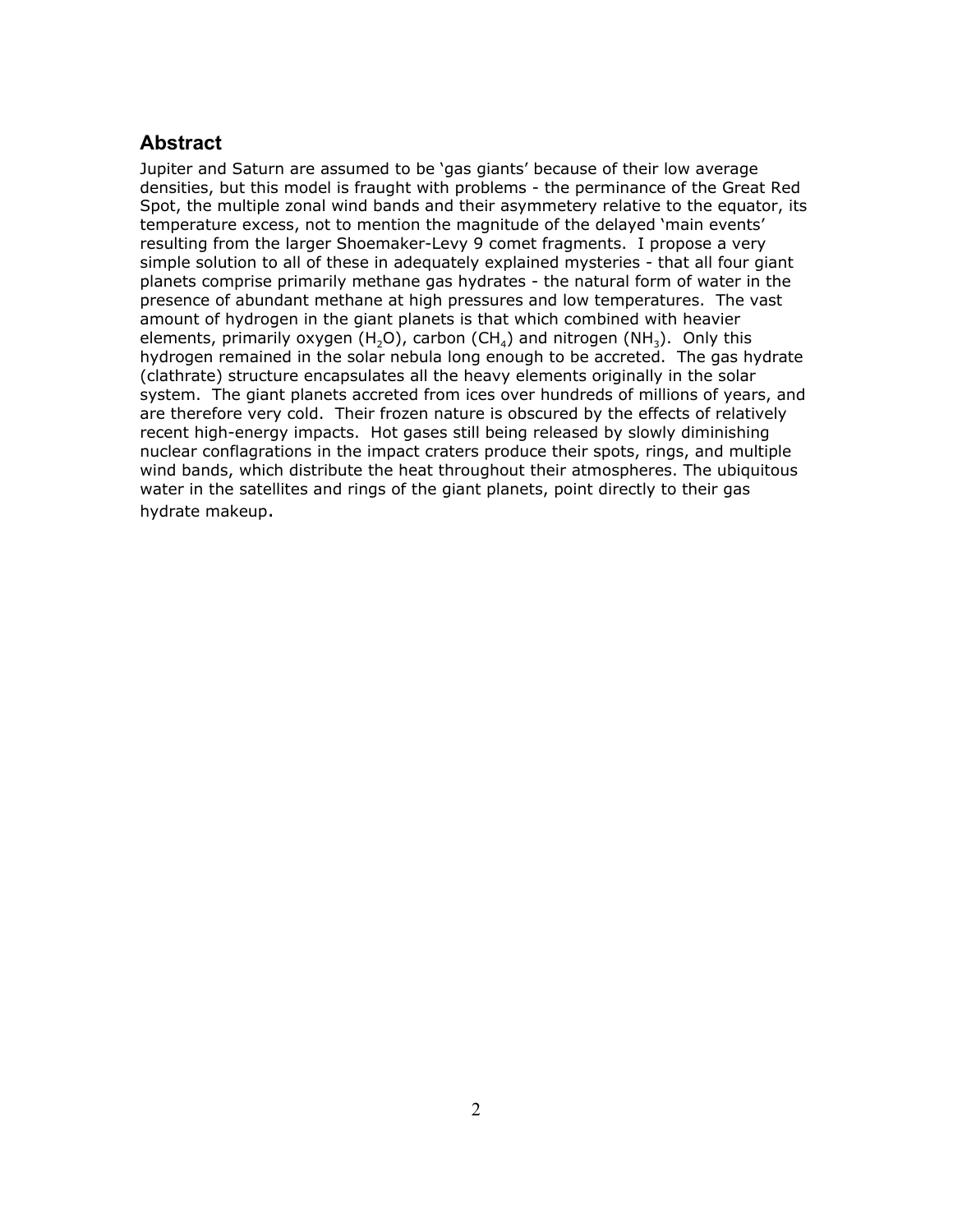### **The Failed Gas-Giant Hypothesis**

The notion that Jupiter is a gaseous hydrogen planet originated with the work of Rupert Wildt at Gottengen in 1930, based on spectral 'combination bands' involving methane and ammonia. Because both compounds are easily broken down by sunlight, he suggested that the only way to restore them was through equilibrium with large amounts of hydrogen at high pressures. This hypothesis was bolstered by the *assumption* that any ice or rock at its core would be crushed to such high densities that the calculated average density and moment of inertia could not be satisfied (Stevenson 1981). A quantum mechanical model of a pure hydrogen planet proved unsuccessful, in that it required the ad hoc introduction of a ten to twenty earth-mass rocky-iron core in order to satisfy the measured gravitational moments. Although never stated, the addition of this core violated the assumption that core materials would be super-compressed. However, the notion that such a core would have been necessary in order to capture the hydrogen, has helped to justify its addition. The modified hydrogen model still predicts that the bulk of the interior outside the rocky-iron core comprises a liquid conductive state of hydrogen, which has never been reproduced in the laboratory. As a result, its equation of state, and thus the interior of Jupiter remains unknown to this day. In essence the theory of Jupiter has not evolved since Rupert Wildt's time.

Because Jupiter radiates 2.3 times the energy it receives from the Sun, its interior is assumed hot (25,000 K) (which is inconsistent with the presence of a rocky-iron core), in hydrodynamic equilibrium and its atmosphere adiabatic. These assumptions resulted in the prediction of three cloud layers, ammonia, ammonium sulfide, and water, touted in every textbook, but were not found by the Galileo atmospheric probe. Planetary scientists dismissed this non-observation, suggesting that the probe entered the atmosphere in a 'non-typical' region. The absence of a water cloud layer was consistent with the unexpectedly low proportion of water measured by the mass spectrometer. In an adiabatic atmosphere water could not remain in the hot interior when carbon-containing gases such as methane, are ubiquitous in the upper atmosphere. The paucity of water is all the more incomprehensible in light of the fact that Jupiter is surrounded with three giant water-ice bodies and some sixty smaller ones, as is Saturn, plus its vast rings of water. The fact that the giant planets have abundances of heavy elements much greater than in the Sun has been attributed to the influx of many solid planetesimals (Owen, T. et al.).

The hydrogen hypothesis is also inconsistent with the total amount of gaseous hydrogen in our solar system - now only a few percent of that needed to make all the giant planets, and with observations of young Sun-like stars, which reveal very little H<sub>2</sub> in their nebula (Zuckerman et al. 1995). The implied loss of hydrogen gas from the disks of young, sun-like stars, in only a few million years - long before the massive cores of the giant planets would have had time to form, has prompted a rash of models, attempting to force the rapid creation of giant planets by introducing unrealistic 'instabilities' (Boss, A.P. 2004).

The temperature excesses of Jupiter and Saturn, hypothesized to be due to the >raining= of He through their putative conductive hydrogen interiors, are not consistent with the same He/H phase diagram (Fortney and Hubbard 2003). Jupiter's *multiple* zonal jets are inconsistent with a gaseous planet - requiring a frictional boundary layer beneath the atmosphere (Jones et al. 2003). Moreover, their latitudinal asymmetry precludes both solar and primordial driving sources. Also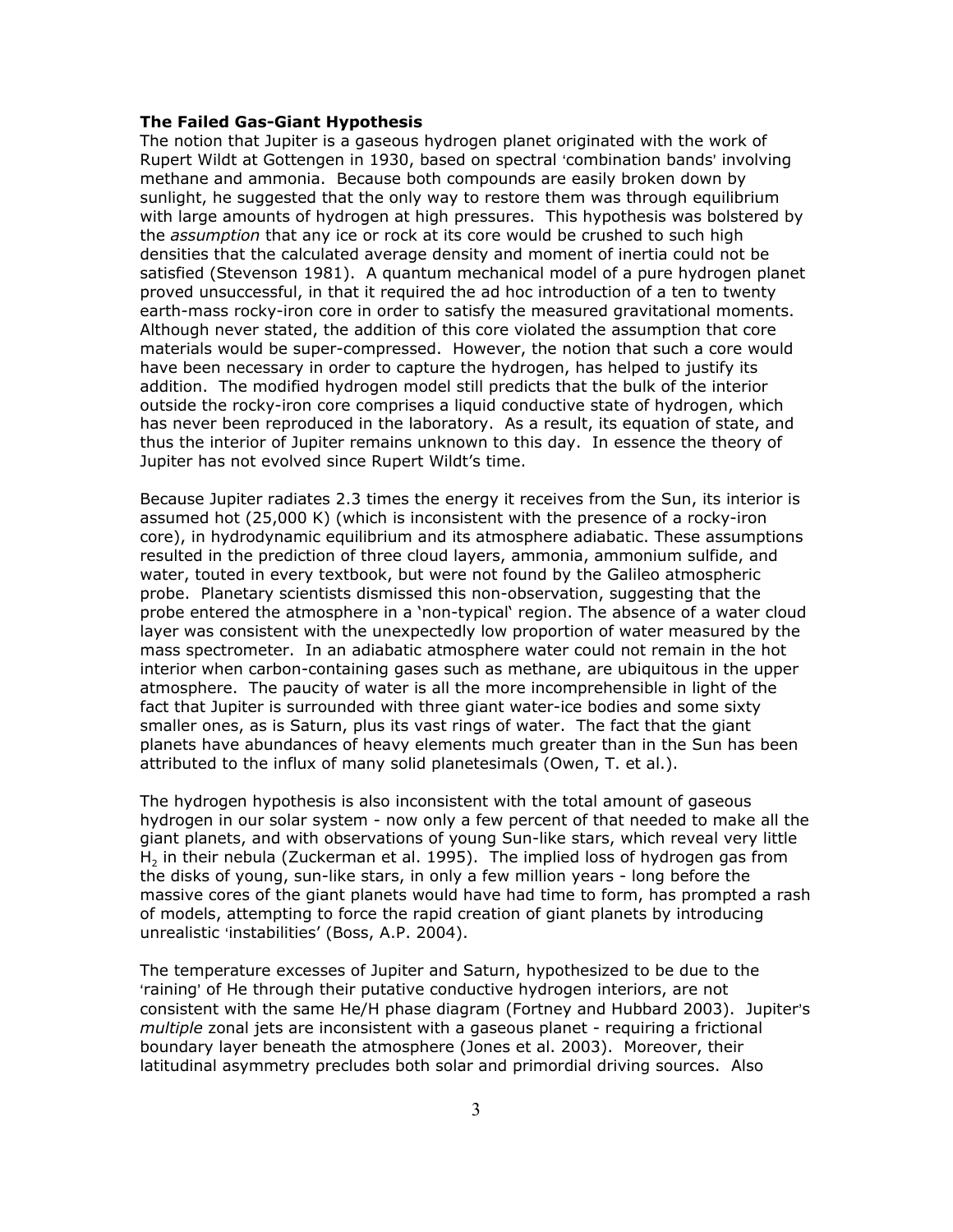unexplained are the longevity of the GRS, and the fact that this 'storm' is an atmospheric high, which has remained at the same latitude for about 350 years, in spite of an enormous Coriolis 'force' resulting from the rapid rotation rate of Jupiter. Attempts to determine Jupiter's tidal Q (a measure of its tidal influence on its satellites), based on the energy dissipation of Io, resulted in a  $Q_{\text{\tiny{J}}}$  = 4. X10 <sup>4</sup> and Q  $_{\text{\tiny{Io}}}$  $= 1$ , both impossible values. The canonical Q for a gas giant is infinity and for a solid earth-like planet is 100. This has led Hubbard to suggest that Io must have an additional internal energy source. Indeed, others have proposed that the entire interior of Io might still be molten rock (Keszthelyi et al. 1999).

# **The Accretion of the Giant Planets**

Since the 'gas giant' hypothesis is obviously incorrect, I propose a completely new explanation of the makeup and features of all four giant planets. That they comprise solid gas hydrate and their temperature excesses, spots, zonal winds, satellites and rings are due to recent impacts.

In the proposed scenario, all elements were driven from the inner solar system to the current orbit of Jupiter and beyond due to blow-offs or jets in the early solar nebula. The only hydrogen retained in the nascent solar system was that which combined chemically with heavier elements. Because oxygen is the third most plentiful element, most hydrogen was captured in the form of water but also with large concentrations of methane and ammonium. The heavy elements, in the form of dust particles, acted as catalysts on which primordial atomic hydrogen, H, became molecular hydrogen  $H_{2}$ , and subsequently water and ice. Thus each dust grain became the nucleus of a crystal which became incorporated into a `snowflake,' ensuring the complete incorporation of the heavy elements into the giant planets. The tendency of snowflakes to stick to one another made it possible for accretion to begin at the smallest scale - something that dust particles alone could never do. Thus there was a beautiful symbiotic relationship between the dust particles and the atomic hydrogen and oxygen that made possible the accretion of the giant planets, particularly Jupiter.

This process formed larger and larger fluffy, low density snowballs which coalesced until their gravity became a factor in the accretion process. Four massive protoplanets eventually dominated at the orbital radii of each current giant planet. They eventually formed rocky-iron cores from the refractory elements as the internal pressure and heat increased. But, due to their great orbital radii, the process of sweeping up the icy planetesimals from the entire orbit, moving at the same speed, slowed the accretion and minimized heat accumulation. Once the proto-giant-planets attained the size of the Earth, the accretion became primarily that of low density planetesimals approaching at less than escape velocity, melting in their primal atmospheres and falling as snow. Thus the bulk of the accretion was a slow, cold process. In the freezing, high pressure interior of the proto-giant-planets the water and methane molecules took on their natural form of gas hydrates or clathrates cage-like structures of water molecules that are known to encapsulate many other atoms and molecules, the most common of which, on Earth, is methane.

Natural gas hydrates are solids that form from a combination of water and one or more hydrocarbon or non-hydrocarbon gases. In physical appearance, gas hydrates resemble packed snow or ice. But in a gas hydrate, the gas molecules are 'caged' within a crystal structure composed of water molecules. Sometimes gas hydrates are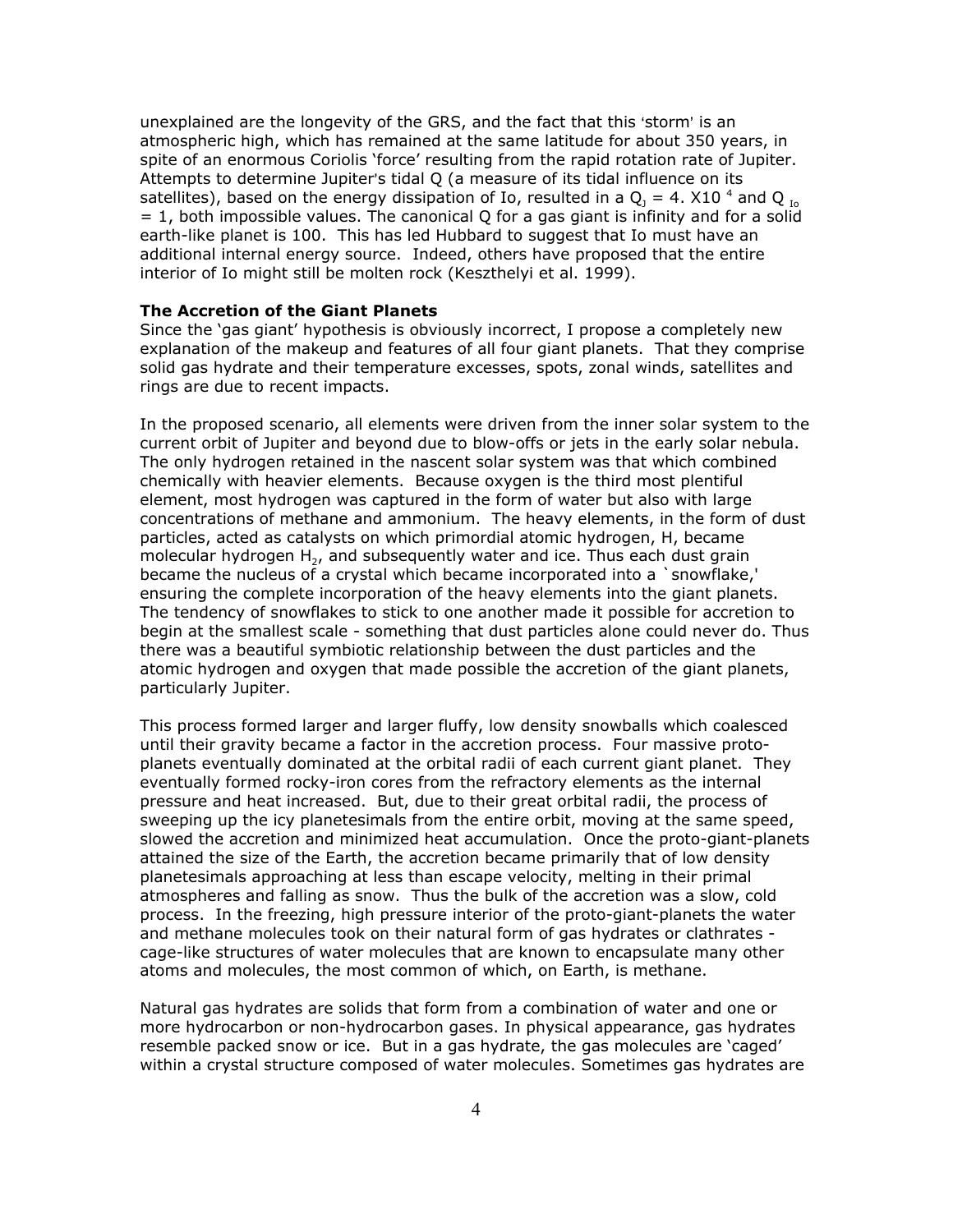called "gas clathrates". Clathrates are substances in which molecules of one compound are completely "caged" within the crystal structure of another. Therefore, gas hydrates are one type of clathrate.

Per unit volume, gas hydrates contain a tremendous amount of gas. For example on Earth, 1 cubic meter of hydrate disassociates at atmospheric temperature and pressure to form 164 cubic meters of natural gas + 0.8 cubic meters of water (Kvenvolden, 1993). The natural gas component of gas hydrates is typically dominated by methane, but other natural gas components can also be incorporated into a hydrate.

Gas hydrates require high pressure and low temperatures, exactly the conditions within the giant planets. The 'foreign' molecules, such as methane, are essential for their formation. But the evidence suggests that this property also allowed the giant planets, particularly Jupiter, to capture most of the heavy elements in the nascent solar system in its interior. The presence of heavy elements is implied by early human observations of proto-Venus condensing from an enormous plasma cloud which rebounded from a highly energetic impact on Jupiter 6000 years ago. Recently, a wide range of heavy element spectra were observed some six minutes after the larger fragments of comet Shoemaker-Levy 9 impacted Jupiter's solid surface. The delay was due to the time required for the towering mushroom clouds to rise above the cloud-tops and become visible.

The density of Jupiter would only be 0.80 gm/cm<sup>3</sup> if it comprised pure gas hydrate, but assuming most of the heavy elements became incorporated in it, plus a small degree of compression in the deep interior, its actual average density, 1.3 gm/cm<sup>3</sup> makes complete sense. The fact that the average density of Saturn is 0.80 implies that it is almost pure methane clathrate - that is, Jupiter `grabbed' most of the heavy elements. This implies that in the nascent solar system, most of the elements were blown out to the radius of Jupiter and some of the less heavy elements beyond.

The ubiquitous presence of water in the satellites and rings associated with the giant planets is, in itself, convincing evidence of the gas hydrate composition of the primaries, as is the continuing presence of methane. The satellites and rings are produced by high energy impacts on the solid giants, vaporizing the gas hydrates, which freeze as water-ice in the rings or, if beyond the Roche limit, become incorporated into satellites. Each impact also releases a lesser mass of refractory material that has been encapsulated for billions of years in the gas hydrates. This explains the fact that the Galilean satellites are mixtures of rock and ice, as are the rings of Saturn. Dr. Linda Spilker, of NASA's Jet Propulsion Laboratory, Pasadena, CA, deputy project scientist for the Cassini-Huygens mission states. "What puzzles us is that the A and B rings are so clean and the Cassini Division between them appears so dirty. Some scientists have already proposed that the larger of the giant planet moons comprise gas hydrates (Kargel 2001), but they fail to recognize the same nature in the primaries.

The slow accretion of the giant planets is consistent with infrared observations of young sun-like stars, which indicate that their 'dust' discs last as long as 400 million years (Habing et al. 1999). This time scale is consistent with Hoyle's calculations of the accretion time of Neptune equal to 300 million years (Hoyle 1979, p.52). The 'dust' discs surrounding young Sun-like stars are primarily water ice but because of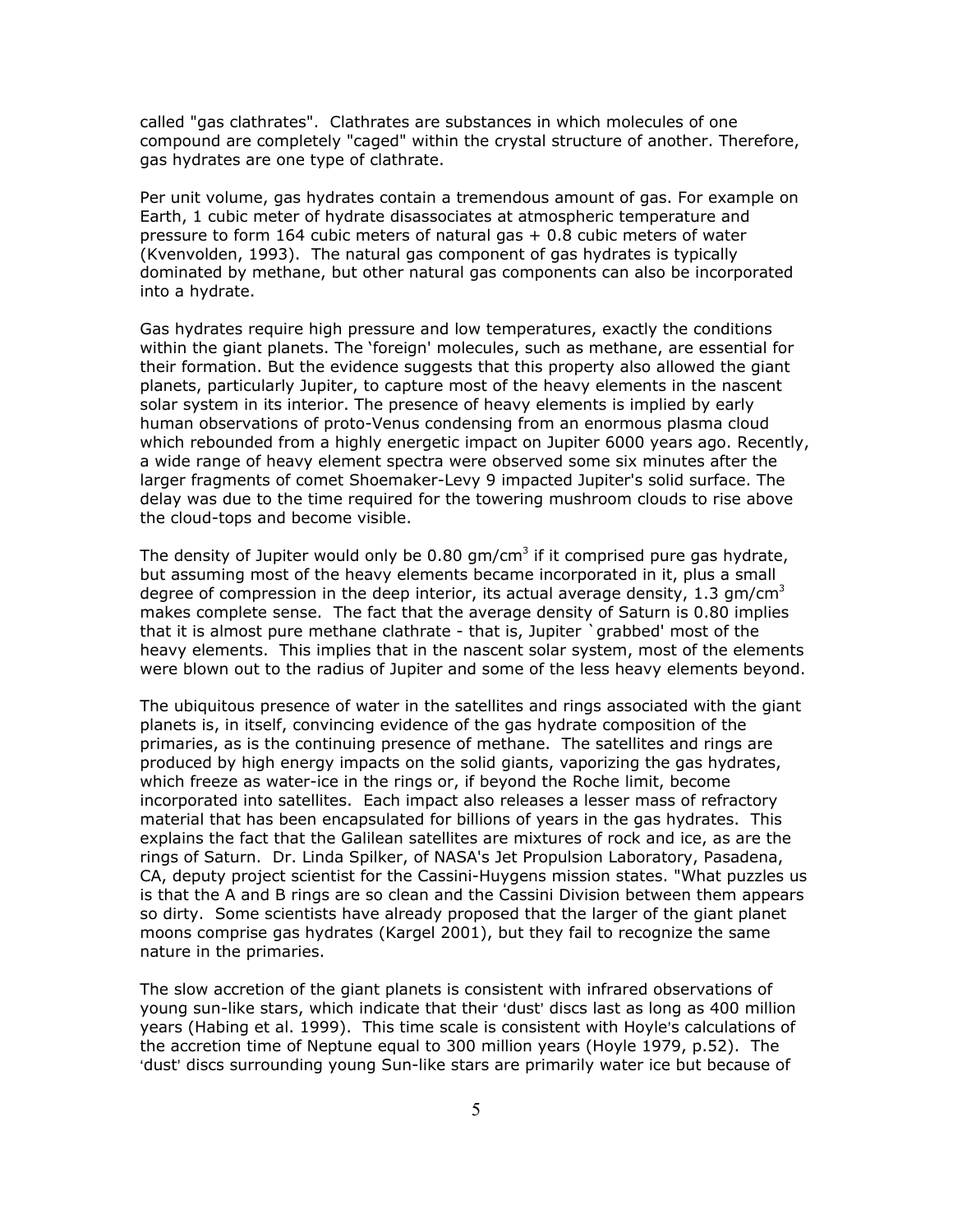their low temperatures and consequently low vapor pressure of water, no characteristic infrared spectrum is present to identify it as such. High water concentration in dust disks of young stars is consistent with recent studies of Herbig Ae/Be stars, showing the inner portions of the discs are evaporated out to larger radii than expected (Monnier et al. 2005). In 2001, an amount of water 10,000 times all the oceans on Earth, was detected surrounding CW Leonis, a red giant, the temperature and radius of which is increasing (Melnick et al. 2001). I maintain that this is the result of melting the gas hydrate giants in orbit around it and the vaporization of their water.

# **Jupiters Torch**

Archaic texts from a number of cultures imply that a high energy  $(>10^{40} \text{ ergs})$ impact occurred on Jupiter 6,000 years ago. This was the same impact from which proto-Venus was born, implying that Jupiter comprises a vast supply of heavy elements. The impact also ejected the mass from which the *cores* of the Galilean moons formed. They formed in their current spin-orbit relationships. The impact also initiated a long-lived nuclear conflagration in the crater which shot a jet of hot gases more than two million kilometers into space from the crater, gradually adding to the outer layers of the proto-Galilean moons with each rotation of Jupiter. The decreasing temperature and spreading of the jet with distance from Jupiter and its slowly declining intensity over six millennia are the reasons for the great differences in their compositions. Being more distant, Ganymede and Callisto cooled most rapidly and as a result comprise a mixture of water and refractory compounds, with the closer Ganymede the more differentiated. The temperature of Europa remained too high for any water to condense in the first few millennia after the impact. When the rocky core finally cooled, an entire ocean condensed onto it, much of which still remains liquid due to the residual heat in the core. Due to the intensity and longer exposure to the jet and the radiation field from Jupiter's hot *atmosphere*, Io has never cooled to the point that water could condense. Indeed, the residual heat of Io and Europa remain much greater than can be explained by tidal processes.

As the hot gases of the jet expanded and cooled, they condensed and froze, forming porous, low density hydrated bodies in the weightlessness of space. Their impacts on the warmer Ganymede produced craters with no relief, and slightly more relief on Callisto. But millions of these bodies, which were not captured by the Galilean moons, formed the main belt asteroids, many each day, throughout five millennia. Because they formed in the vicinity of Jupiter, their small proportions of iron and nickel retained remnant magnetic fields, which would not be the case if they were 'rubble piles.' Amalthea, has recently been found to be just such a porous body, with a density less than water (Anderson et al. 2005). Millions more such bodies remain unrecognized in the inner and outer solar system. Their orbits depend on the orientation of the impact crater (the jet), at 20 south latitude, relative to Jupiter's orbital velocity vector. Those given the highest velocities formed the Kuiper belt objects. Those with the lowest velocities went into highly eccentric orbits which eventually decay until they hit the surface of the Sun, and are the cause of sunspots and the resulting CMEs, which effect the climate of the Earth to this day. This is the reason that sunspots occur in eleven years cycles - close to the orbital period of Jupiter. Such high energy impacts and the resulting jets also provide a more pragmatic explanation of the finite inclinations and eccentricities of the giant planets (Tsiganis et al. 2005). Incidentally, the higher density composition of the Near Earth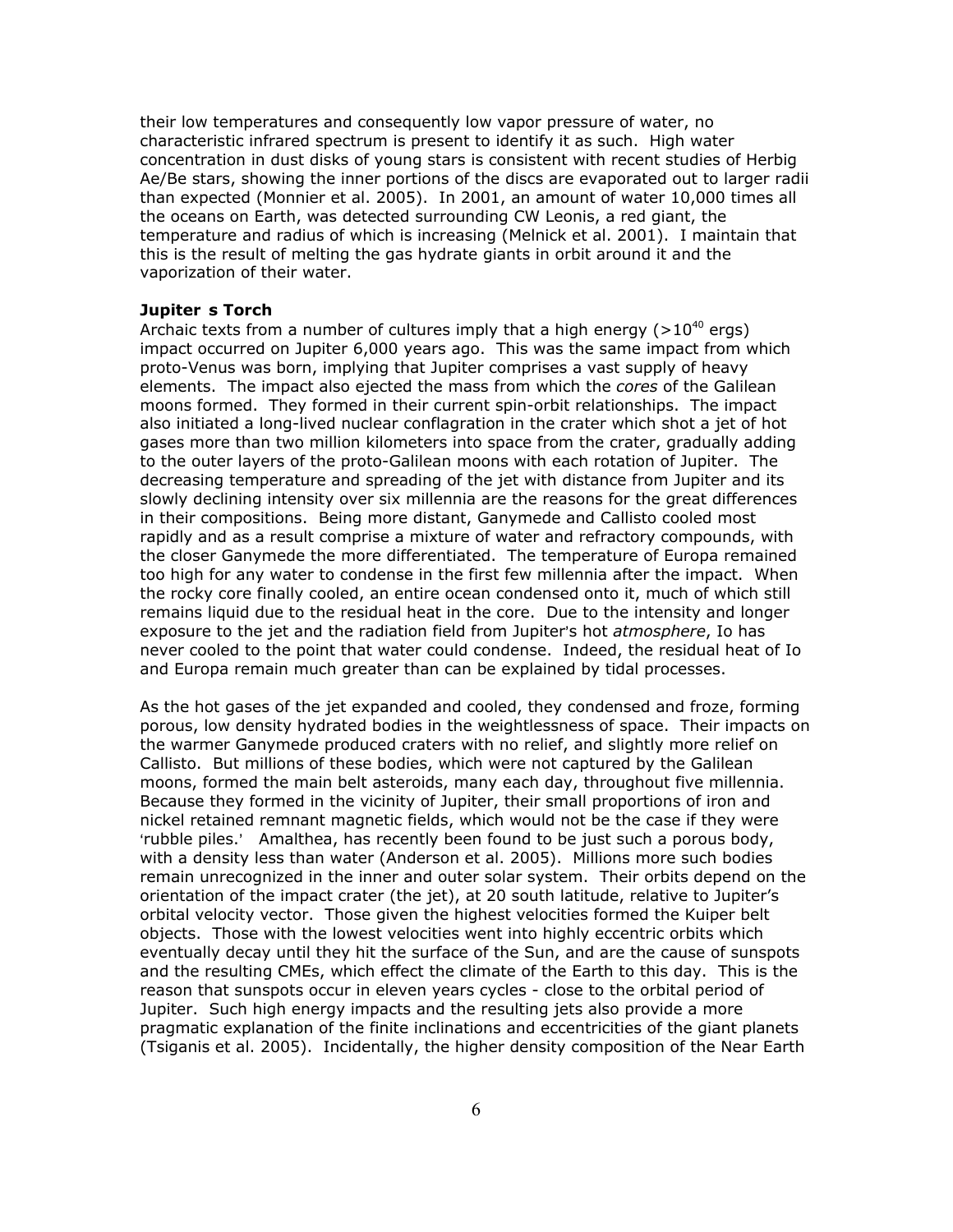Asteroids shows that they were ejected from a terrestrial planet and are not related to the main belt asteroids.

#### **Jupiter's Slowing Rotation**



**Figure 1** 9<sup>th</sup> century AD draw-ing of jet extending from upper left body "having the nature of Jupiter"



**Figure 2** Longitudinal 'drift' of the GRS in

Based on the estimated impact date at 6000 BP, the longevity of the jet is illustrated in a 9th century A.D. Arab document (Fig. 1), which shows it still extending more than a planetary diameter from Jupiter. Its current visible manifestation at Jupiter's cloud tops is the Great Red Spot (GRS). This southern latitude, clockwise rotation and temperature lower than the general cloud-cover, proves it is an atmospheric high, not a low as would be true if it were a 'storm.' The fact that it has remained at the same latitude over the 350 years it has been observed from Earth, proves it originates on a solid planet. The enormous total mass expelled by the jet in the last 6,000 years is implied in Fig. 2. This is a century-long record of what is thought to be a 'longitudinal drift' of the GRS, relative to an *assumed* constant rotation rate of Jupiter determined by the current periodicity of its magnetic field. This apparent drift is usually cited to show that the GRS is a storm. But I suggest, based on its monotonic nature from 1910 to 1938, that *this is a record of the tail end of the slowing of Jupiter's rotation due to the ejection of mass (angular momentum) by the jet*. After 1938

> there followed a period of apparent acceleration, probably due to the sweeping up of mass left in its orbit and the settling of the atmosphere toward the surface. It has now settled at the rotation rate determined by magnetic field monitoring, about ten hours. Hoyle calculated a primordial rotation period of Jupiter of about one hour (Hoyle 1979 p.45-52). Assuming the slowing was due to the jet over the last 6,000 years, implies an energy dissipation of  $10^{43}$ ergs, but earlier impacts are likely, out of which other terrestrial bodies, such as

Mars, Earth and the Moon were born. The great longevity of the jet is the result of a gradually diminishing nuclear conflagration in the impact crater, the deuterium fuel for which is continuously being released from the methane gas hydrate surrounding the crater.

Evidence that the rotation of a giant planet could be slowing significantly has been provided by Voyager and Cassini measurements, which document a recent slowing of Saturn's rotation. This may be due to the mass ejected as the result of the impact which created the Great White Spot in 1990. Also, the 'spokes' photographed superimposed on Saturn's ring system by both Voyager probes and Cassini may have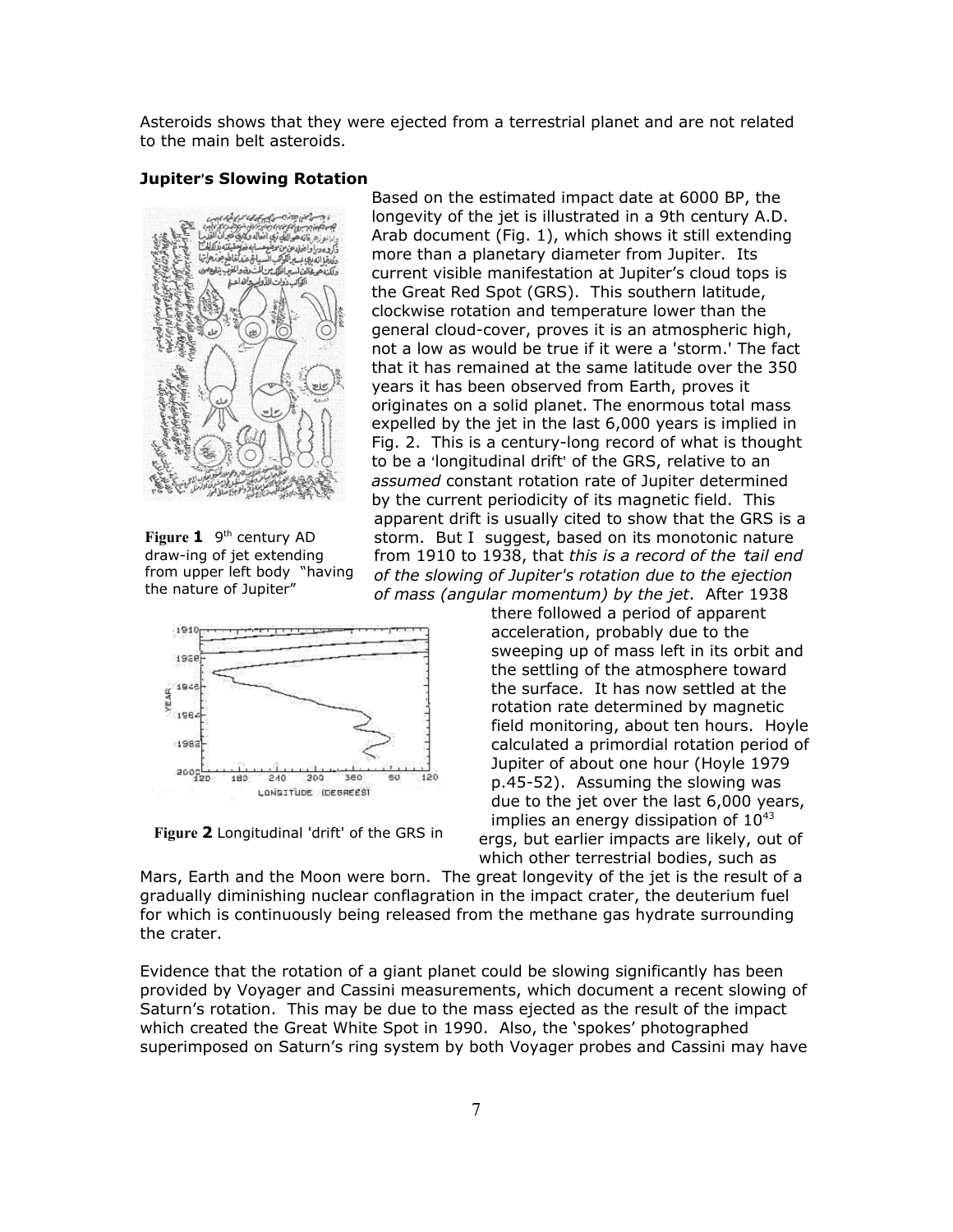been material actually being ejected from the planet at the time as a result of an earlier impact.

# **Fast Dust Streams**

Recent corroboration of the dying jet has been discovered by several research teams, in the form of fast dust streams from Jupiter. The earliest evidence of these was provided by the Ulysses probe in 1992. More recently, Galileo measured counts as large as 20,000 per/day. Cassini confirmed Jovian streams with velocities >200 km/s, with a periodicity equal to Jupiter's rotation. The source of these dust streams is indirectly linked to the GRS by a study of the NASA Galileo NIMS data, which reported 'a swirling jet' of 'water' being ejected from the center of the GRS (Taylor et al. 1998). This suggests that molecules still being ejected from the very center of the GRS form the fast dust streams, while the outward 'swirling' molecules maintain the unexpecyedly high temperature and density above the cloud tops and Jupiter's tenuous rings. The most convincing evidence for the crater is the GRS itself, an atmospheric high rising above the cloud tops, which has remained at the same latitude for over 350 years. The refractory material being released from the crater crystallizes and colors the GRS and the entire atmosphere, forming a thermal blanket, which distributes the heat throughout the atmosphere, while the body of Jupiter remains frozen.

#### **Multiple Zonal Jets**



**Figure 3** Jupiter wind velocity versus latitude showing asymmetry at GRS

The velocities of the zonal wind bands, which circle the planet in alternating directions, are plotted, superimposed on the image of Jupiter in Fig. 3. As with the trade winds on Earth, the presence of multiple jets *requires* a boundary layer at the bottom of the atmosphere to create 'Reynolds stresses' (friction), which is nonexistent in a gaseous or liquid planet (Jones et al. 2003). Their presence implies a solid planet a few thousand km below the cloud tops

The strong vorticity of the GRS arises from the powerful Coriolis 'force' of the rapidly rotating planet acting on the fast-rising gas from the crater. The rising column of hot gases is driven westward due to the rapid

easterly rotation of Jupiter, providing a horizontal component to its motion, which imparts opposite vorticities to the adjacent zonal bands. These bands spawn secondary and tertiary bands further to the north and south. By this mechanism, heat is propagated throughout the atmosphere, creating the apparent temperature excess, disguising the source of the heat. The effect of the rising column accounts for the depth of the winds measured by the Galileo atmospheric probe. As can be seen in Fig. 3, the strongest westerly wind corresponds to the northern extreme of the GRS, which is rotating counter-clockwise. The asymmetry of the zonal wind bands relative to the equator and their depth in the atmosphere are not consistent with either a primordial or solar energy source.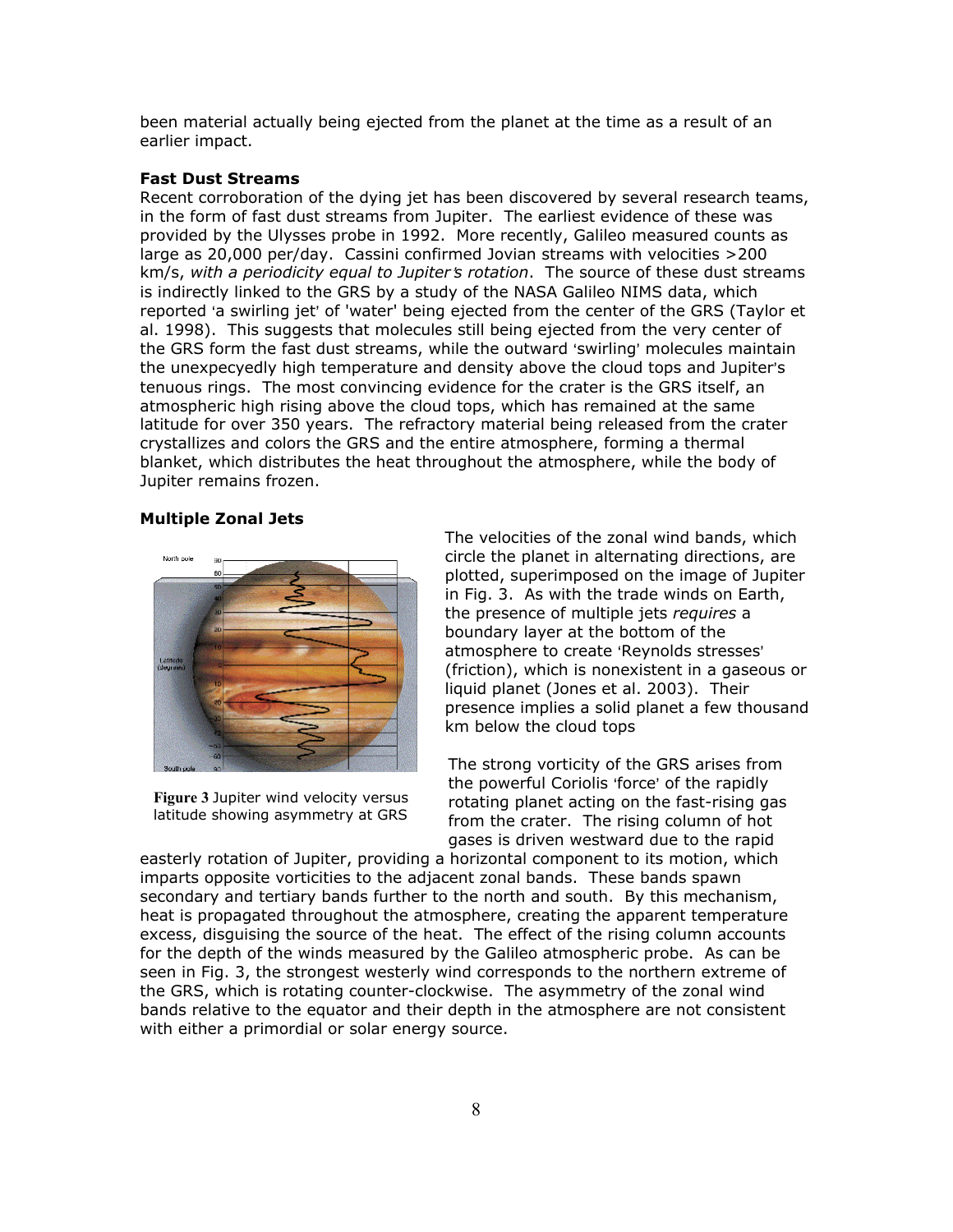The fact that 'spots' drive the winds to their north and south in opposite directions, was demonstrated on Saturn in 1990 (Beebe et al. 1992). See Fig. 4.



Figure 4. Wind bands north and south of Saturn's white spot propagate in opposite directions.

An earth-sized white spot suddenly appeared and over a period of days spawned a belt and a zone of white material moving in opposite directions to its north and south. Scientists were amazed that a 'storm' could develop so quickly. Because of their insistence on the 'gas giant' hypothesis, they cannot imagine that this was the result of an impact. The cause and effect of the impact and the resulting zonal jets is unquestionable. Although text books invariably allude to the protection from asteroids afforded by the giant planets, these very events are still not recognized.

Jupiter's putative three cloud layers are absent because the water, ammonia and sulfur are frozen in the body of Jupiter, precluding normal convection. The only oxygen in the atmosphere is that being released from the gas hydrates in the crater, some

of which is consumed by the burning of methane and hydrogen. Over the last 6,000 years, the primordial atmosphere has been completely entrained in the jet and expelled into space. It has been replaced by gases and crystals, formed from material long frozen in the gas hydrate interior, which are being released from the burning crater. This is the source of the many heavy elements, including neon, argon, krypton, xenon and radiogenic argon 40 that has been accumulating for billions of years. Many heavy compounds crystallize as they rise and cool and are not detectable by infrared spectroscopy or the mass spectrometer.

#### **Comet Shoemaker-Levy 9**





Figure 5. Fireball (top) Main Event (bottom)

Comet Shoemaker-Levy 9 provided a sequence of Jovian probes more powerful than any that mankind could produce. Comet fragments with diameters between a tenth and three kilometers impacted Jupiter within one Earth day and were observed by hundreds of Earth and space-based instruments. All the impacts produced fireballs, which rose 2,000 to 3,200 kilometers above the atmosphere (upper figure). The consensus is that they comprised super-heated atmospheric gases and some comet material, which was blown back out through the atmospheric tunnel 'bored' by the incoming bodies. But the more massive fragments, A, G, L, and K, produced intense infrared emissions and flares that lasted typically from 300 to 2,000 seconds after impact. These were many orders of magnitude more powerful than the fireballs - a fact reflected in the term 'main events.' Infrared images in Figs. 5 contrast the energies released by the fireball and main event from fragment G relative to the intensity of the normal radiation from the planet. The G fragment main event at its peak brightness radiated an energy equalling 15 percent of the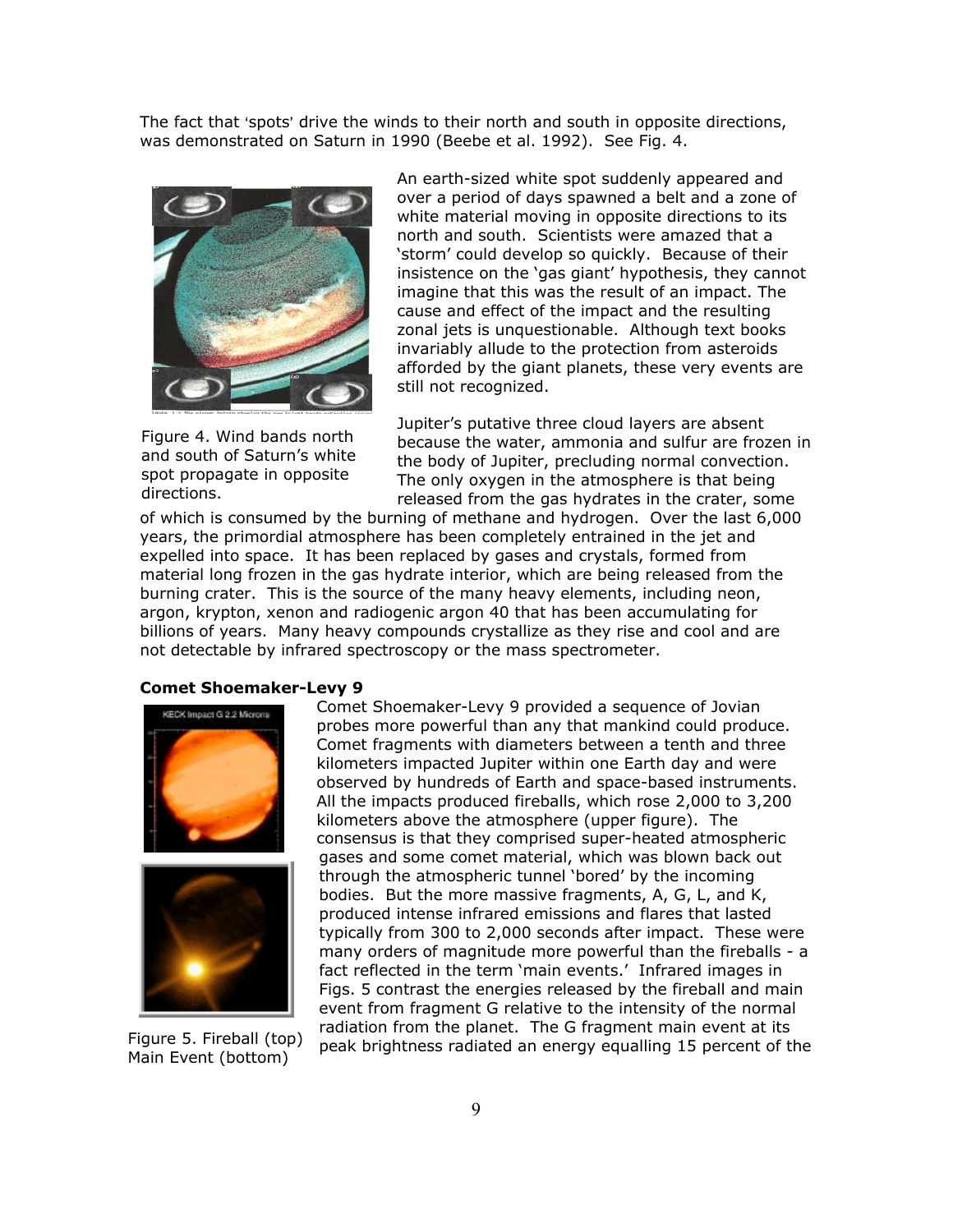total light from Jupiter and saturated the infrared instruments on Earth! It released approximately  $4X10^{30}$  ergs.

To explain the delayed main events, scientist Mac Low proposed that they were caused by the atoms in the fireballs falling ballistically back onto the top of the atmosphere, even though they had cooled completely before they reentered. In order to reproduce the large delayed main events, mathematical models had to assume the mass of the fireball material to be some 0.3 times the mass of the impacting body and that it heated a mass of atmosphere equal to *80 times the mass of the impacting body.* This outlandish hypothesis was dismissed by Eugene Shoemaker, "Its nonsense," arguing that the returning material would not impart nearly enough energy to cause the main events.' The Mac Low hypothesis was quickly accepted by most planetary scientists because it saved the 'gas giant' hypothesis. These values, which were arbitrarily set to obtain the desired results, exceed the limits of credulity.

Spectroscopic observations of the larger S-L 9 comet impacts revealed the presence of a number of metallic elements never before observed on Jupiter. CS, Mg I, Mg II, Si I, Fe I, and Fe II, where I and II indicate singly and doubly ionized radicles. All had estimated masses in the range 3.6 to 8.1  $\times$  10 <sup>13</sup> grams, calculated from emission lines at the G impact site three hours after impact (Noll et al. 1995). Some observers measured no  $H_2O$  at all, but G. L. Bjoraker claimed he detected the equivalent of a one kilometer ball of ice. The estimated mass of  $S<sub>2</sub>$  alone was 2.5 X  $10<sup>13</sup>$  grams, but based on its lifetime for photodissociation of a few hours, there could have been many orders of magnitude more. Some have suggested that the sulfur was ejected from the ammonium sulfide cloud layer predicted in the gas giant hypothesis, a claim that completely ignores the fact that this cloud layer was not found by the Galileo atmospheric probe. Observations of emission lines of the L and  $Q<sub>1</sub>$  sites at the time of the impact and one hour later revealed the spectra of multiple transitions of Na I, Fe I, Ca I, Li I, and K I (Roos-Serote et al. 1995).



Figure 6. The shock wave which propagated from the S-L 9 fragment G impact site.

Figure 6 shows the black G impact site with a gray crescent on the cloudtops in the 'blowback' direction. In addition a circle was observed by MacGregor et al that expanded from the time of impact at a velocity of about 4 km/sec, but appeared to be centered downrange of the impact point by 3,600 km (Deming & Harrington, 2001). This was a shock wave from the impact of the G fragment on the solid surface of Jupiter. The vertical impact angle of 45 degrees, the comet velocity of 60 km/sec plus a delay of one or two minutes for the appearance of the fireballs, suggests that the G fragment traversed an atmosphere some 2,500 km deep. Given the current hypothesis that Jupiter is a gaseous planet, there is no explanation for the expanding ring.

Others have suggested that the ring is the result of the explosion of the comet fragment high in the atmosphere reflecting from the "thick water cloud" layer deeper in the atmosphere. This is yet another case illustrating the refusal to accept the absence of these putative cloud layers, revealed by the Galileo atmospheric probe.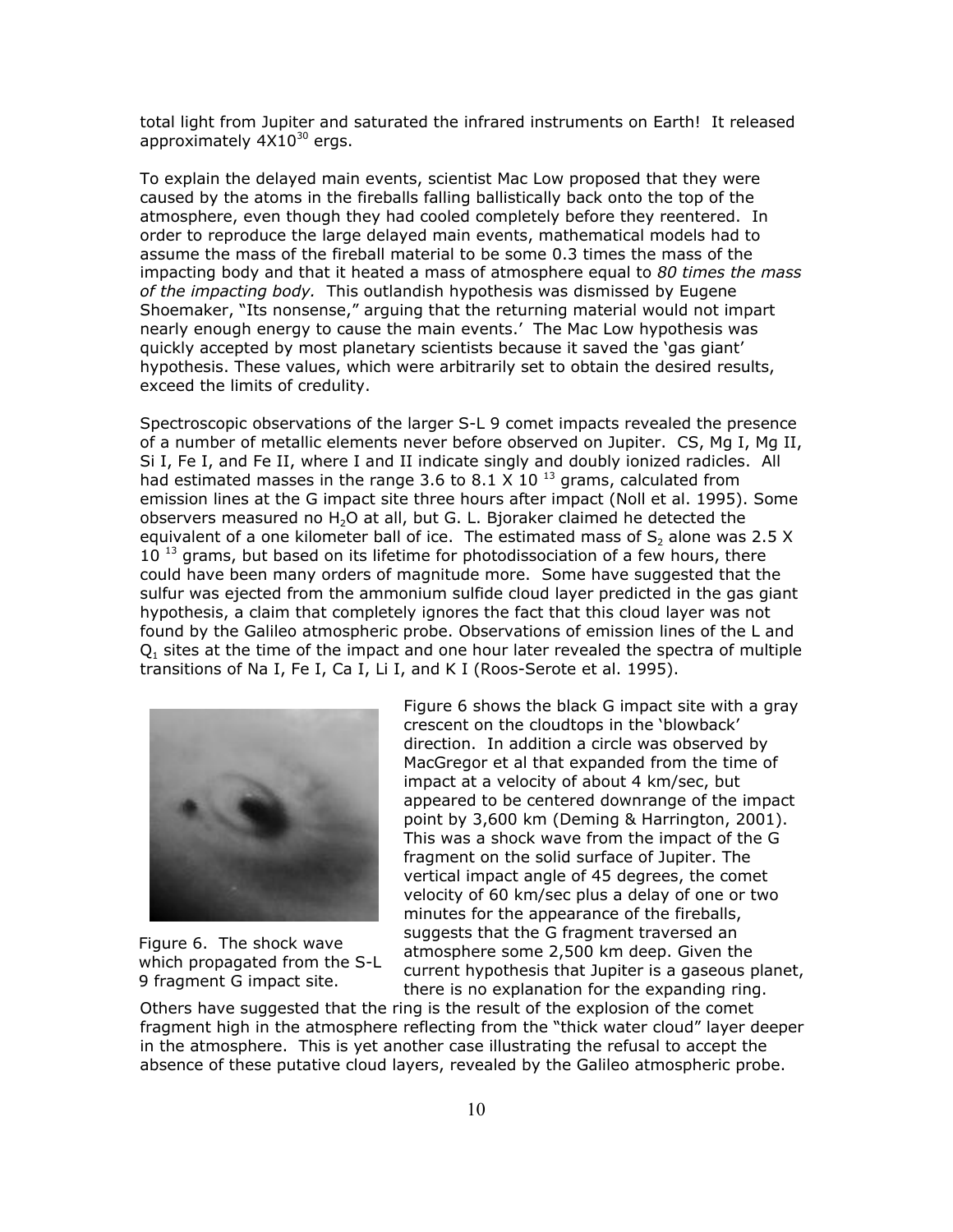The Shoemaker-Levy 9 data supports the hypothesis that the larger comet fragments penetrated the atmosphere and struck the solid gas hydrate surface of Jupiter, exploding with mega-megaton forces. Some of the impact energy and the heavy elements trapped in the frozen body of the planet managed to exit through the tunnel bored by the incoming bodies, thereby producing the dark crescents. In fact, the outer crescent edge for the G impact is  $\sim$ 13,000 km from the impact site, more than twice as far as a ballistic object can fly under gravity based on the estimated 3100 km altitude of its fireball (Harrington and Deming 2001). But most of the surface impact energy rose as a large mushroom cloud until it appeared near the surface impact site, some ten to twenty minutes later and included several flares, due to roiling clouds that momentarily exceeded the brightness of the entire planet (Shoemaker et al.). The expanding circles, also exclusive to the higher mass impact sites, were shock waves expanding from the surface impacts, providing further evidence that Jupiter has a solid surface perhaps as deep as 2500 km below the cloud tops.

Considerable discussion has focused on the origin of the different elements detected in emission. In the solid gas hydrate hypothesis these questions are mute because Jupiter comprises all the elements in the primordial solar system. Its atmosphere contains the same elements as the body of the planet because the nuclear conflagration in the crater from which the Great Red Spot originates, is continually carrying all these materials into the atmosphere, while the original atmosphere was completely entrained in the great jet and ejected from the planet in the last 6,000 years. The impacting bodies comprise the same material because they were ejected by impacts or comprise jet material that has condensed in space. The greatest mass of material was that ejected from the surface of the planet by the impacts of the larger bodies. They rose in gigantic mushroom clouds and were not observed until six or more minutes after the impacts when they finally reached the cloud tops and became visible to the observing instruments

#### **Discussion**

The evidence overwhelmingly favors the hypothesis that the 'gas giants' are cold, solid, methane gas hydrate bodies, comprised primarily of water, with Jupiter incorporating the bulk of the heavy elements originally in the solar nebula. Papers written decades ago, before most of the currently available data on Jupiter and Saturn was available, which argue that the giant planets cannot comprise water, were based on a lack of knowledge of high pressure physio-chemical changes, such as the formation of methane gas hydrates (Stevenson 1981), which is now available.

The effects of a recent impact (6000 BP) on Jupiter still disguise the origin of its temperature excess, the GRS and the multiple zonal wind bands, all of which are due to a continuing nuclear conflagration in the impact crater. Fed by the hydrogen (deuterium) being released from the gas hydrates surrounding the crater. The proposed paradigm implies that all four giant planets are basically the same composition, that is, water ice in the form of gas hydrates. This greatly simplifies the cosmogony of the solar system and explains all the features of the giant planets and the origin of their satellites.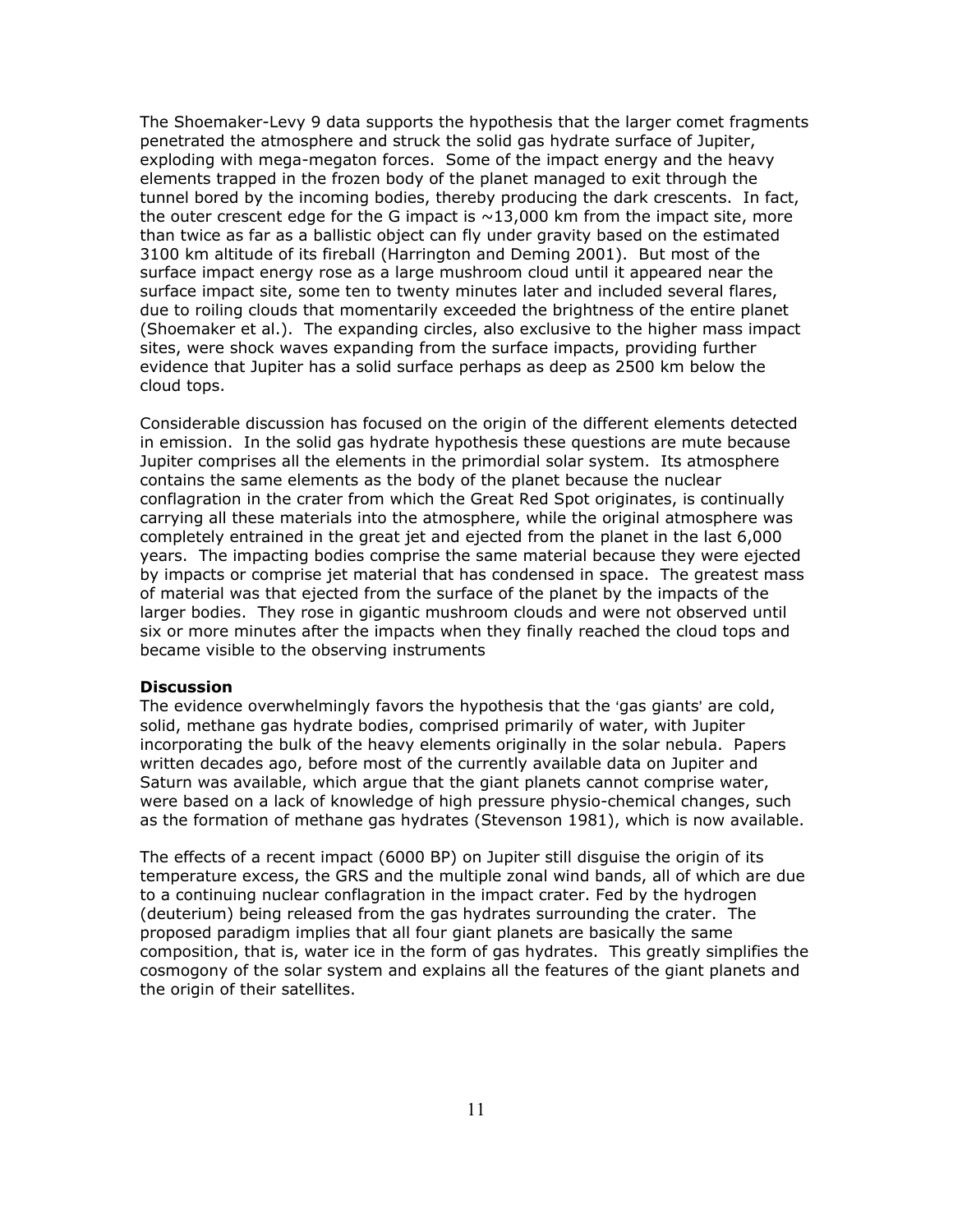# **References**

Anderson, J. D., et al. 2005. Amalthea's density less than that of water. Science 308, 1291- 1293.

Beebe, R. F., Barnet, C. D., Sada, P. V. & Murrell, A. S. 1992. The onset and growth of the 1990 equatorial disturbance on Saturn. Icarus 95, 163-172.

Boss, A.P. 2004. Convective cooling of protoplanetary disks and rapid giant planet formation. Astro-ph. 610, 456-463.

Deming & Harrington, The Astrophysical Journal, Models of the Shoemaker-Levy 9 Impacts. II. Radiative-Hydrodynamic Modeling of the Plume Splashback, 561:468È480, 2001 November.

Fortney, J. J. & Hubbard, W. B. 2003. Phase separation in giant planets: Inhomogeneous evolution of Saturn. Icarus 164, 228-243.

Habing, H. L., et al. 1999. Disappearance of stellar debris disks around main-sequence stars after 400 million years. Nature 401, 456.

Hoyle, F. P. 1979. The Cosmogony of the Solar System, Enslow Publishers, Hillside, New Jersey, USA, 45-52.

Hubbard, W. B. 1984. Planetary Interiors, Van Nostrand Reinhold Co., New York, N.Y., USA, 300-306.

Jones, C. A., Rotvig, J. & Abdulrahman, A. 2003. Multiple jets and zonal flows on Jupiter. Geophys. Res. Ltrs., 30, PLA 1-1.

Kargel, J. S. 2001. The Role of Natural Gas Hydrates in the Evolution of Planetary Bodies and Life. Earth Systems Processes - Global Meeting, Session T9, (abstract).

Keszthelyi, L., McEwen, A. S., & Taylor, G. J. 1999. Revisiting the hypothesis of a mushy global magma ocean on Io. Icarus 141, 415-419.

Melnick, G .J., Neufeld, D. A., Saavik Fordt, K. E., Hollenbach, D. J. &, Ashby, M. L. N. 2001. Discovery of water vapor around IRC+10216 as evidence for comets orbiting another star. Nature 412, 160-163.

Monnier, J. D., et al. 2005. The near infrared size-luminosity relations for Herbig Ae/Be disks. Astro-ph, 624, 832-840.

Okuchi, T. 1997. Hydrogen partitioning into molten iron at high pressure: Implications for earth's core. Science 278,1781.

Owen, T., Mahaffy, P., Niemann, H. B., Atreya, S., Donahue, T., Bar-Nun, A., de Pater, I. 1999. A low-temperature origin for the planetesimals that formed Jupiter Nature 402, 269- 270.

Shoemaker, E. M., Hassig, P.J. and Roddy, D. J. 1995. Numerical simulations of the Shoemaker-Levy 9 impact plumes and clouds: A progress report. Geophys. Res. Ltrs. 22, 1825.